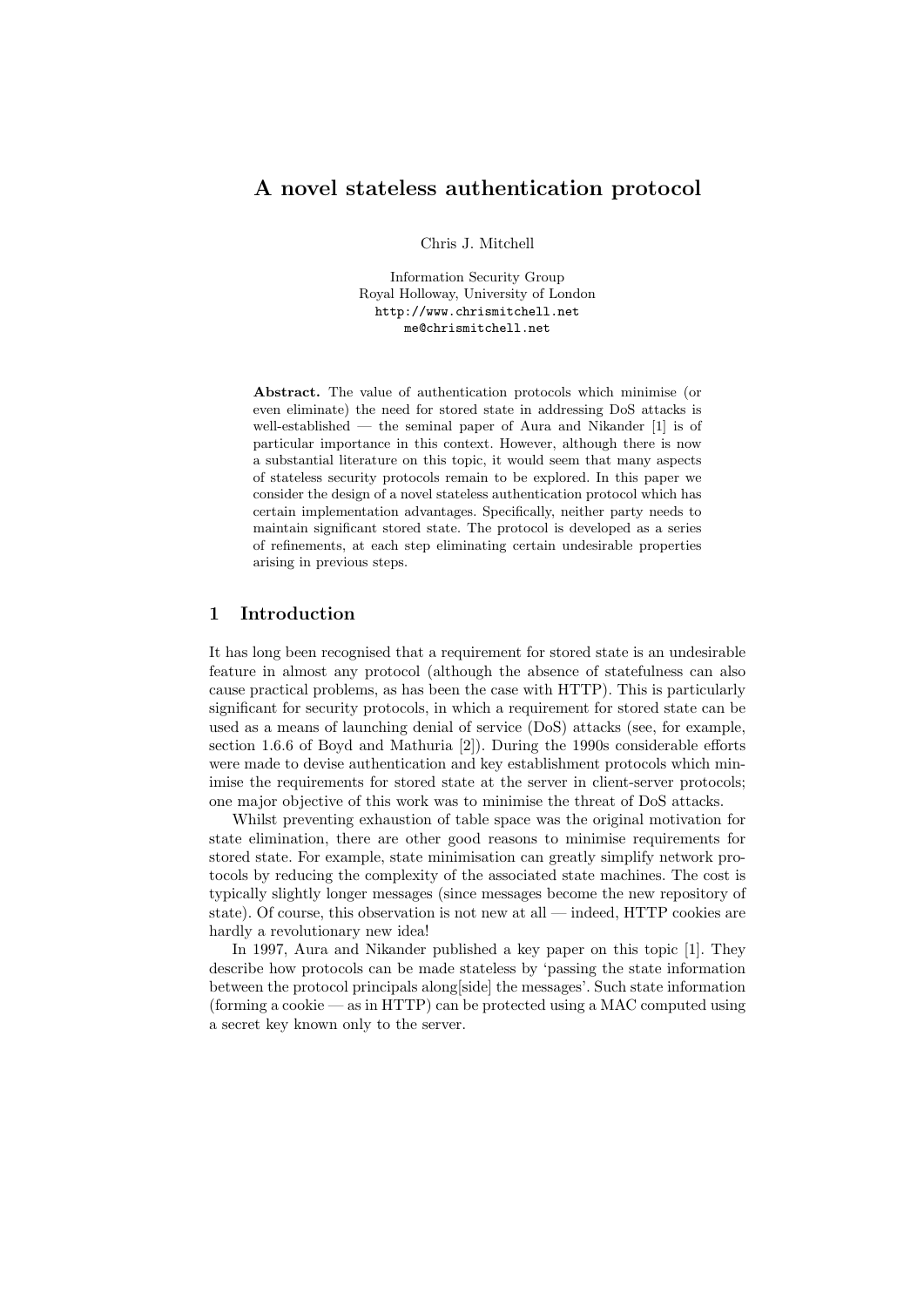Oakley, a protocol proposed for use in the Internet, and which also can be configured to avoid the need for server state, was proposed at around the same time by Orman [3]. Photuris, another session key management protocol that can be regarded as a development of Oakley, due to Karn and Simpson, is defined in RFC 2522 [4]. A much broader discussion of some of the anti-DoS measures incorporated in these and other similar protocols is provided by Oppliger [5].

The emphasis of past state-minimisation work has primarily focussed on eliminating stored state at the server. However, in the new world of transient relationships and peer/peer communications (which are not restricted to the client/server paradigm), it is necessary to try to protect both parties engaging in a protocol. This provides the motivation for the work described in this paper, i.e. to design an authentication protocol which minimises (ideally eliminates) stored state for *both* parties in a secure interaction.

### **2 A Simple Scheme**

One simple possibility would be to use a time-stamp based protocol. A simple example of such a protocol is the following one-pass protocol, in which entity *B* is authenticated by entity *A*:

$$
B \to A : t_B || f_{K_{AB}}(t_B || i_A)
$$

In the above description,  $\parallel$  denotes concatenation<sup>1</sup>,  $t_B$  is a timestamp generated by  $B$ ,  $f$  is a MAC function,  $K_{AB}$  is a secret key shared by  $A$  and  $B$ , and  $i_A$  is an identifier for  $A$ . Such protocols are widely known and have been carefully analysed. The protocol specified is actually standardised in ISO/IEC 9798-4 [8] and similar protocols have been discussed in the literature (see, for example, Protocol 3.4 of Boyd and Mathuria [2]). This protocol can be used twice to achieve mutual authentication.

This approach requires securely synchronised clocks. This may cause serious problems in practice; in particular, this does not seem like a good solution for a transient relationship scenario. In the absence of an existing security management infrastructure, it is unclear who would define how clocks should be synchronised. In any case, this protocol, like any timestamp-based protocol, does not prevent replays within a short time window of the original transmission (see, for example, section  $10.4.1$  of  $[9]$ ).

One way of avoiding the use of timestamps (and the associated problems) is to use a key idea from the Aura-Nikander paper [1]. Whilst the emphasis in this paper was on eliminating server state, the ideas presented there work just as well in eliminating client state. The key idea is to pass 'the state information between the protocol principals along[side] the messages'. This motivates the work we describe next.

 $1$  As discussed in [6, 7], this concatenation must be done in such a way that the resulting data string can be uniquely resolved into its constituent data strings, i.e. so that there is no possibility of ambiguity in interpretation.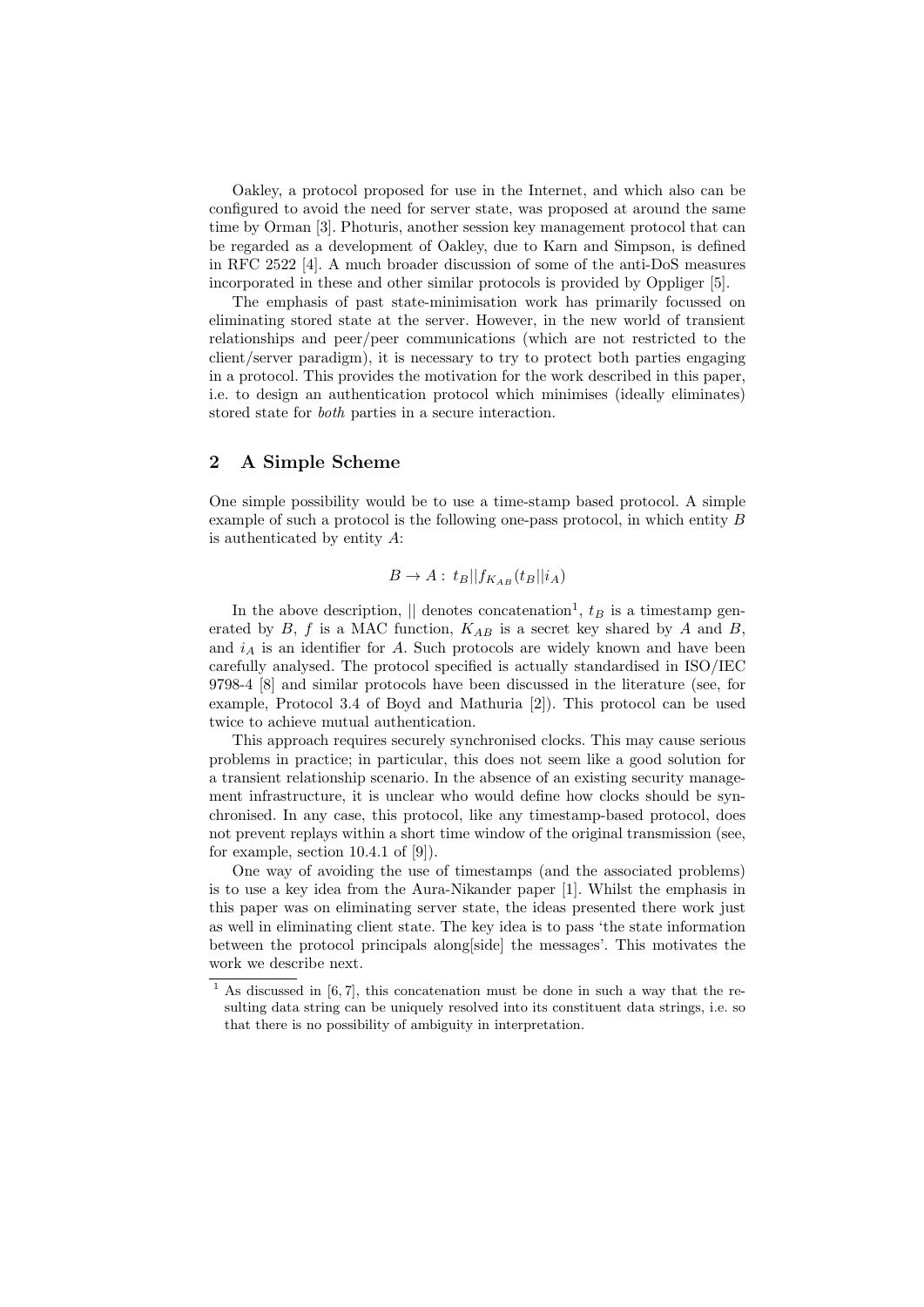### **3 Working Towards a Solution**

We use shared secret-based unilateral authentication protocols throughout as simple examples. It seems reasonable to suppose that these protocols can be extended and modified to use asymmetric cryptography and/or to provide mutual authentication.

#### **3.1 Putting a Nonce into a Cookie**

We first consider the following two-pass (stateless) nonce-based unilateral authentication protocol:

$$
A \to B : n_A || f_{K_A}(i_B || n_A)
$$
  

$$
B \to A : n_A || f_{K_A}(i_B || n_A) || f_{K_{AB}}(n_A || i_A)
$$

where  $n_A$  is a nonce chosen by A,  $K_A$  is a key known only by A (and used only for generating and verifying cookies), and other notation is as before. The string  $\langle n_A || f_{K_A}(i_B || n_A) \rangle$  functions as a cookie for the nonce  $n_A$ , which is sent with the nonce to avoid *A* having to remember it (cf. Photuris [4] and/or page 27 of Boyd and Mathuria [2]). This protocol is based on a 2-pass protocol standardised in ISO/IEC 9798-4 [8], where the modification essentially transfers *A*'s stored state into the message. When *A* receives the response from *B*, *A* can first process the cookie to recover its stored state prior to verifying the response from *B*.

One advantage of this protocol is that *A* now only has to remember a single secret  $K_A$ , which can be the same for all interactions with other parties. The main remaining problem is that *A* cannot verify that the cookie  $[n_A||f_{K_A}(i_B||n_A)]$  is fresh. That is, *B* can use the cookie to send a series of responses, all of which will be accepted. Even worse, a third party could intercept and replay *B*'s original response, which will also be accepted.

Of course, as is stated on page 27 of [2], the cookie could be bound to the connection. However, if *A* allocates a new number for each authentication protocol instance, makes the cookie a function of this number, and keeps a log of current protocol instances, then this simply makes the protocol stateful again!

#### **3.2 Using a Timestamp**

One solution to this problem would be to use a timestamp instead of a nonce in a two-pass protocol. One exchange of this type is as follows:

$$
A \to B : t_A
$$
  

$$
B \to A : t_A || f_{K_{AB}}(t_A || i_A)
$$

where  $t_A$  is a timestamp chosen by A, and other notation is as before. It is important to note that, just because the scheme uses a timestamp, does not mean that synchronised clocks are needed. Only *A* checks the timestamp that it generates itself.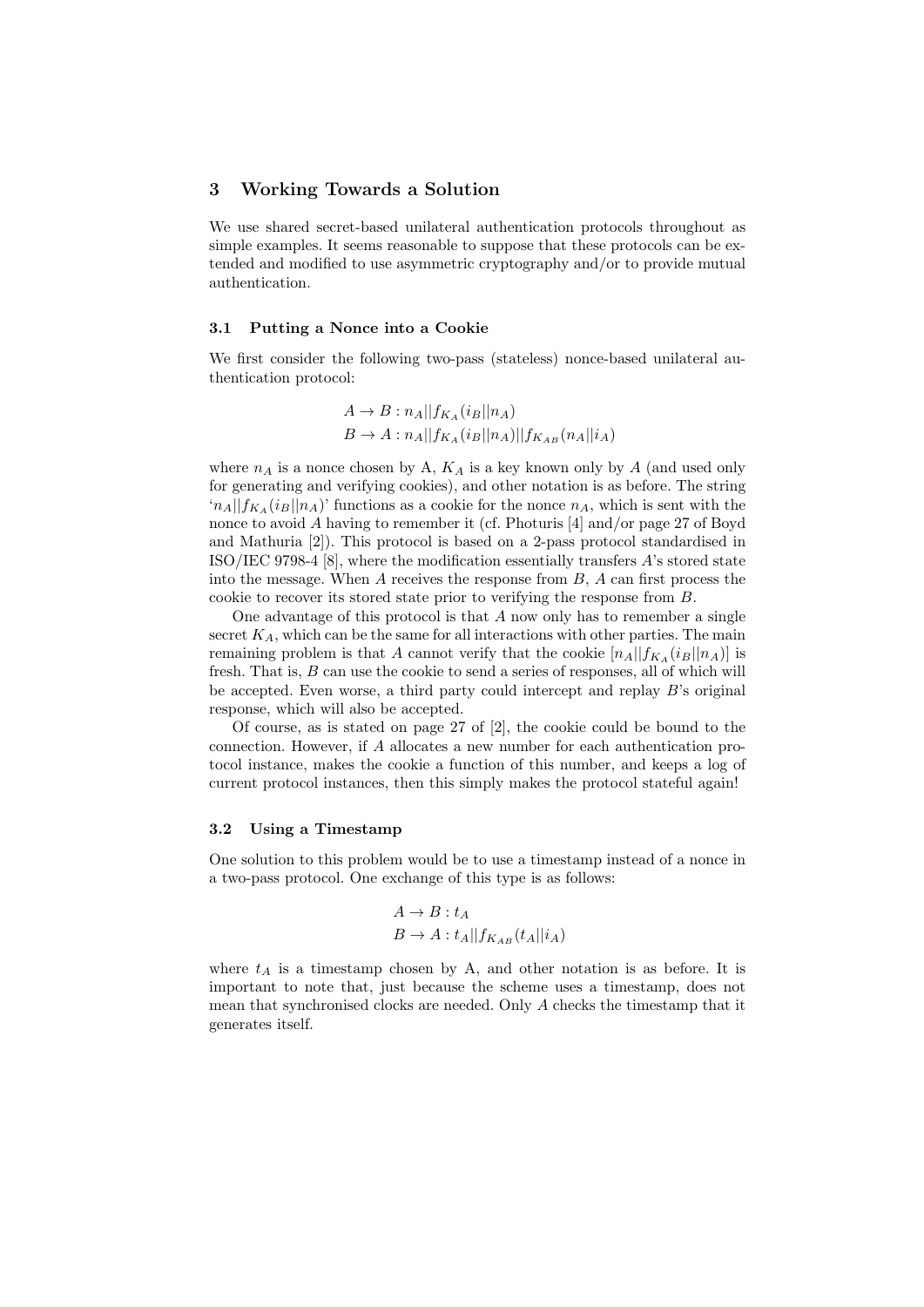Unfortunately, this scheme allows Gong-style preplay attacks (cf. pages 22/23 of [2]), as follows. Suppose *C* wishes to impersonate *B* to *A* at some future time. *C* (pretending to be *A*) engages in the protocol with *B*, using a future value of *A*'s clock. *C* can now replay this message to *A* at the future specified time, and successfully impersonate *B*.

# **4 The Main Proposal**

The scheme we now propose combines the ideas introduced in the previous subsection, i.e. to use cookies and a timestamp-based nonce. That is, we use the same scheme as just described except that *A* also computes and sends a cookie with the nonce/timestamp (which must also be sent back by  $B$ ).  $B$  responds with a MAC on the concatenation of the nonce/timestamp, the cookie, and the name of *A*, and also sends copies of the nonce/timestamp and the cookie. *A* can verify the cookie, verify the MAC, and finally verify the freshness of the timestamp.

An example protocol of this type is as follows:

$$
A \to B : t_A || f_{K_A}(i_B || t_A)
$$
  
\n
$$
B \to A : t_A || f_{K_A}(i_B || t_A) || f_{K_{AB}}(t_A || i_A || f_{K_A}(i_B || t_A))
$$

where the notation is as before. As previously, this scheme does not require *A*'s clock to be synchronised with anyone. In fact, the timestamp could simply be generated using a continuously clocked counter. Use of the cookie prevents preplay attacks involving a third party.

The inclusion of a session identifier in the cookie would enable *A* to match the response from *B* to a higher-layer protocol communications request (e.g. from an application).

However, replays within a time window are still possible. There are two obvious ways of fixing this. The first (and the widely discussed solution to this problem) would be to keep a log of recently accepted messages. In our context this solution is not so elegant, since it re-introduces state, albeit of a bounded size. The second solution would be to keep track of the timestamp/counter for the most recently received (accepted) message and to only accept 'newer' messages. This also involves the maintenance of state, but in this case of fixed size, regardless of the number of concurrent communications partners.

The latter approach could be generalised to the maintenance of a list of information regarding accepted messages for recent timestamps ('recent' is a well-defined concept as long as the counter increases at a roughly steady rate). Again, although this is stored state, this should not be such a big problem since it will only contain information about valid messages received, which can be removed as soon as the timestamp 'expires'.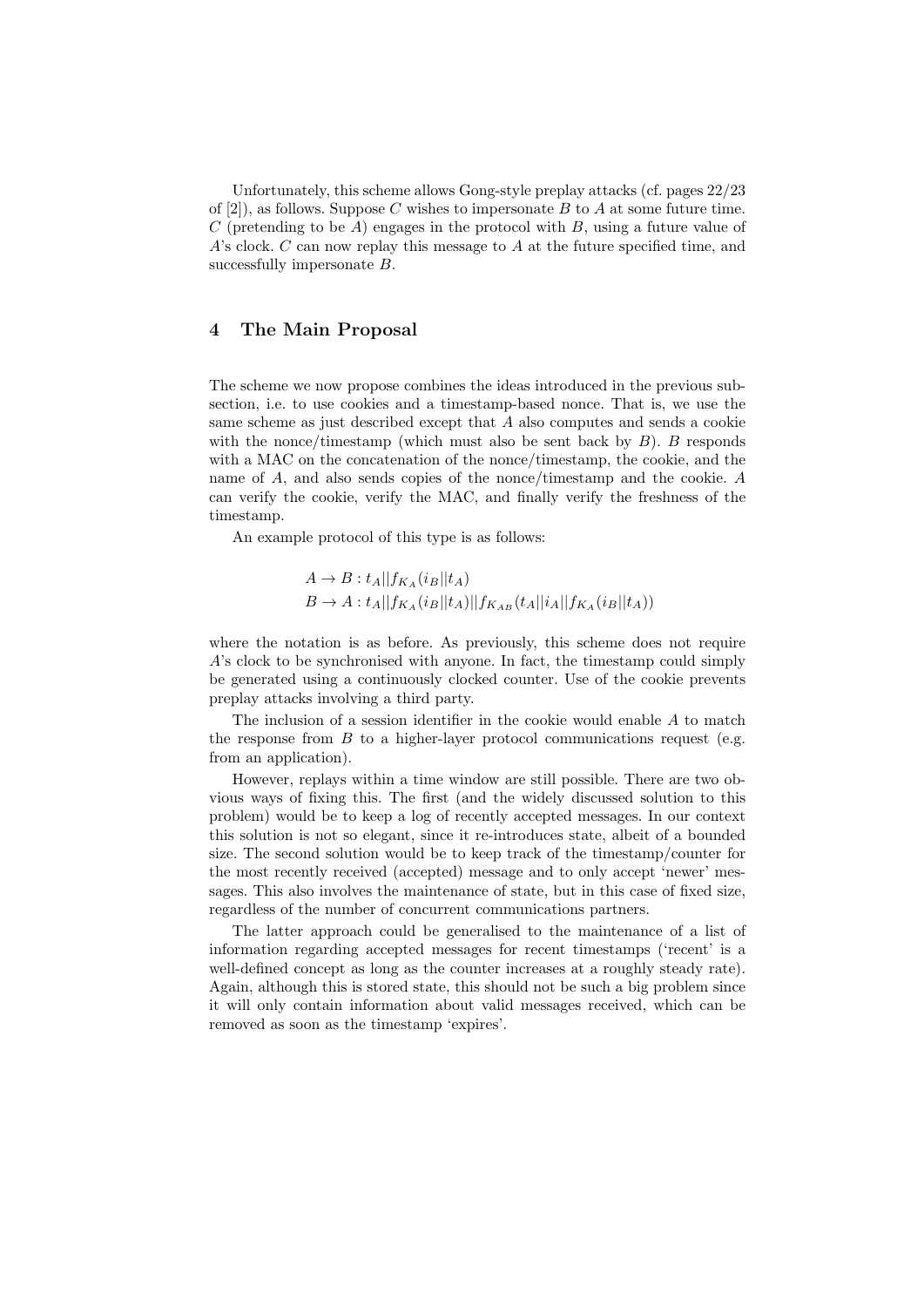# **5 Concluding Remarks**

We have proposed an authentication protocol which minimises state for both parties in an authentication exchange. In particular, the client only needs to maintain a small list of values which does not grow as the number of parallel communications sessions grows. This is at the cost of slightly longer messages. The scheme builds on ideas of Aura and Nikander, [1].

Although we have proposed a stateless authentication protocol, there are many unresolved issues, including the following.

- **–** The scheme we have proposed provides only unilateral authentication (of *B* to *A*). It would be interesting to devise a mutual authentication scheme. Of course, this could be achieved by simply using two instances of the scheme we have proposed, although it would be interesting to see if efficiencies could be achieved by devising a more integrated protocol.
- **–** In this paper we have almost exclusively considered schemes based on the use of MACs. Whilst MACs are simple to compute and are widely used, a wide range of other cryptographic primitives can be used to achieve entity authentication. It would therefore be interesting to see if similar protocols could be devised using, for example, digital signatures.
- **–** The presentation given here has been completely informal, and no attempt has been made to establish the security of the proposed schemes. Whilst this is reasonable when looking at what might be achieved, if schemes of this type are to be used in practice then it would be highly desirable to prove them secure in an appropriate model (first addressing any identified issues, where necessary).
- **–** Finally, it would also be interesting to see how protocols of this type could be integrated into practical protocols.

More generally, it would be interesting to consider the applicability of stateless (cookie-based) protocols to a variety of communications models. For example, if all the interactions in the application are request-response, then stored state may be completely unnecessary from the application perspective. Even where a connection is set up, only a party wishing to initiate message transmissions, rather than responding to a request, needs to maintain state. A security protocol that avoids state would be particularly apposite in such applications.

### **6 Acknowledgements**

The ideas described here evolved out of helpful discussions with Colin Boyd and Andreas Pashalidis, although any errors and omissions are entirely my fault.

### **References**

1. Aura, T., Nikander, P.: Stateless connections. In Han, Y., Okamoto, T., Qing, S., eds.: Information and Communication Security, First International Conference,